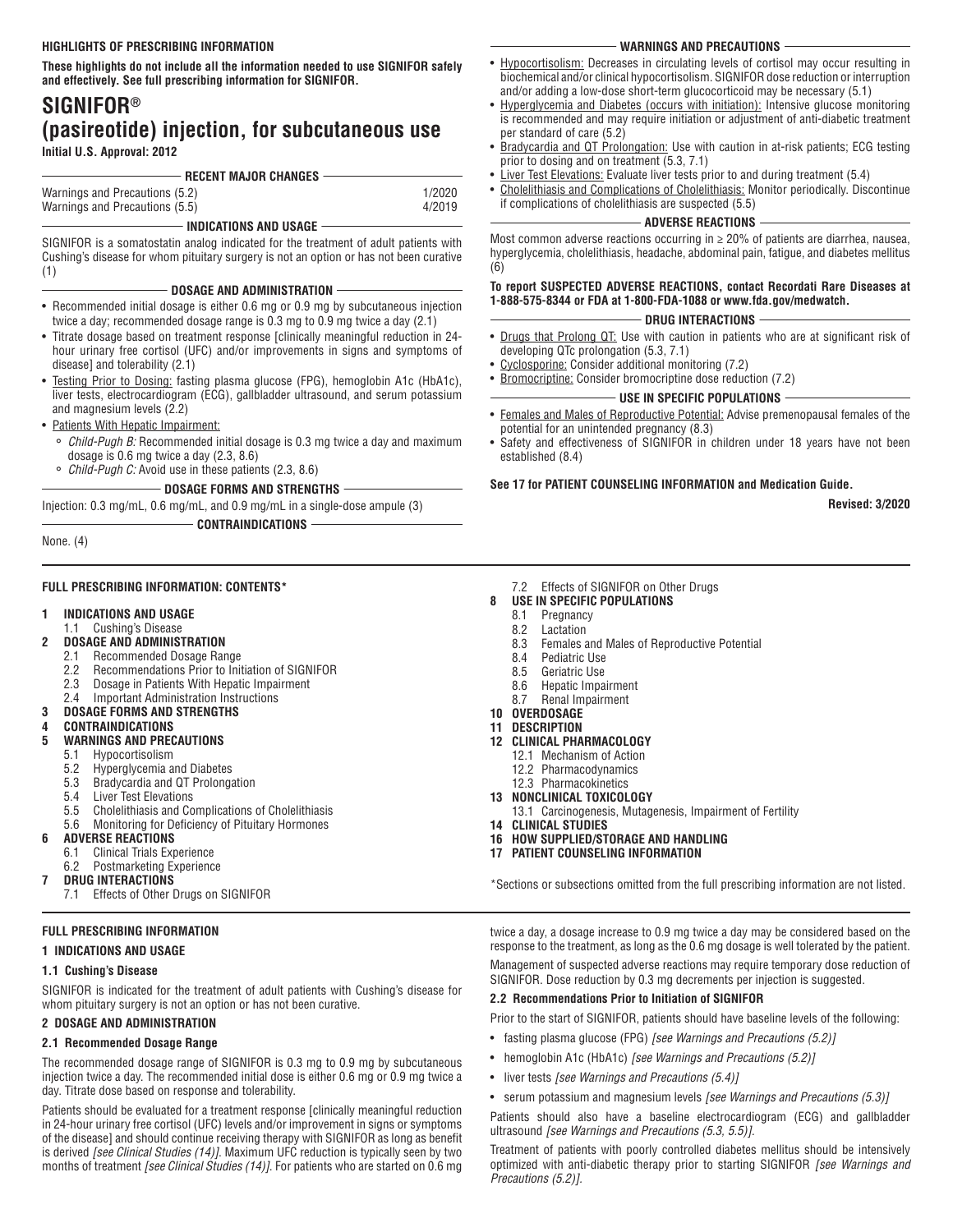#### **2.3 Dosage in Patients With Hepatic Impairment**

For patients with moderate hepatic impairment (Child-Pugh B), the recommended initial dosage is 0.3 mg twice a day and the maximum dosage is 0.6 mg twice a day. Avoid the use of SIGNIFOR in patients with severe hepatic impairment (Child-Pugh C) *[see Use in Specific Populations (8.6)].*

### **2.4 Important Administration Instructions**

Instruct patients to:

- Refer to the FDA-approved patient labeling (Instructions for Use) for detailed administration instructions.
- Prior to injection, visually inspect the product for particulate matter and discoloration. Do not use if particulates and/or discoloration are observed.
- Avoid injection in sites showing signs of inflammation or irritation.
- Prior to injection, gently pinch the skin at the injection site and hold the needle/ syringe at an angle of approximately 45 degrees.
- Administer SIGNIFOR subcutaneously by self-injection into the top of the thigh or the abdomen.
- Avoid multiple subcutaneous injections at the same site within short periods of time. Use of the same injection site for 2 consecutive injections is not recommended.
- If a dose of SIGNIFOR is missed, the next injection should be administered at the scheduled time. Do not double doses to make up for a missed dose.

#### **3 DOSAGE FORMS AND STRENGTHS**

Injection: 0.3 mg/mL, 0.6 mg/mL, and 0.9 mg/mL in a single-dose, 1 mL colorless glass ampule.

#### **4 CONTRAINDICATIONS**

None

## **5 WARNINGS AND PRECAUTIONS**

### **5.1 Hypocortisolism**

Treatment with SIGNIFOR leads to suppression of adrenocorticotropic hormone (ACTH) secretion in Cushing's disease. Suppression of ACTH may lead to a decrease in circulating levels of cortisol and potentially hypocortisolism.

Monitor and instruct patients on the signs and symptoms associated with hypocortisolism (e.g., weakness, fatigue, anorexia, nausea, vomiting, hypotension, hyponatremia, or hypoglycemia). If hypocortisolism occurs, consider temporary dose reduction or interruption of treatment with SIGNIFOR, as well as temporary, exogenous glucocorticoid replacement therapy.

#### **5.2 Hyperglycemia and Diabetes**

Blood glucose elevations have been seen in healthy volunteers and patients treated with SIGNIFOR. In the clinical study *[see Clinical Studies (14)]*, patients developed pre-diabetes and diabetes. Nearly all patients in the study, including those with normal glucose status at baseline, pre-diabetes, and diabetes, developed worsening glycemia in the first two weeks of treatment. Cushing's disease patients with poor glycemic control (HbA1c > 8%) may be at a higher risk of developing severe hyperglycemia and associated complications, e.g., ketoacidosis.

Assess the patient's glycemic status prior to starting treatment with SIGNIFOR. In patients with uncontrolled diabetes mellitus, optimize anti-diabetic therapy prior to SIGNIFOR initiation. Glycemic monitoring should be done every week for the first two to three months and periodically thereafter, as well as over the first two to four weeks after any dose increase. If hyperglycemia develops, initiate or adjust antidiabetic treatment per standard of care. If uncontrolled hyperglycemia persists despite appropriate treatment, reduce the dose or discontinue SIGNIFOR and perform glycemic monitoring according to clinical practice. Patients who were initiated on anti-diabetic treatment as a result of SIGNIFOR require closer monitoring after discontinuation of SIGNIFOR, especially if the anti-diabetic therapy has a risk of causing hypoglycemia.

#### **5.3 Bradycardia and QT Prolongation**

#### **Bradycardia**

Bradycardia has been reported with the use of SIGNIFOR *[see Adverse Reactions (6)].*  Patients with cardiac disease and/or risk factors for bradycardia, such as history of clinically significant bradycardia, high-grade heart block, or concomitant use of drugs associated with bradycardia, should be carefully monitored. Dose adjustments of betablockers, calcium channel blockers, or correction of electrolyte disturbances may be necessary.

#### QT Prolongation

SIGNIFOR is associated with QT prolongation. In two thorough QT studies with SIGNIFOR, QT prolongation occurred at therapeutic and supra-therapeutic doses. SIGNIFOR should be used with caution in patients who are at significant risk of developing prolongation of QTc, such as those:

- with congenital long QT prolongation.
- with uncontrolled or significant cardiac disease, including recent myocardial infarction, congestive heart failure, unstable angina, or clinically significant bradycardia.
- on anti-arrhythmic therapy or other substances that are known to lead to QT prolongation.

#### • with hypokalemia and/or hypomagnesemia.

A baseline ECG is recommended prior to initiating therapy with SIGNIFOR and monitoring for an effect on the QTc interval is advisable. Hypokalemia and hypomagnesemia must be corrected prior to SIGNIFOR administration and should be monitored periodically during therapy.

### **5.4 Liver Test Elevations**

In the Phase III trial, 5% of patients had an alanine aminotransferase (ALT) or aspartate aminotransferase (AST) level greater than 3 times the upper limit of normal (ULN). In the entire clinical development program of SIGNIFOR, there were 4 cases of concurrent elevations in ALT greater than 3 x ULN and bilirubin greater than 2 x ULN: one patient with Cushing's disease and 3 healthy volunteers *[see Adverse Reactions (6)].* In these cases, total bilirubin elevations were seen either concomitantly or preceding the transaminase elevation.

Monitoring of liver tests should be done after 1- to 2 weeks on treatment, then monthly for 3 months, and every 6 months thereafter. If ALT is normal at baseline and elevations of ALT of 3-5 times the ULN are observed on treatment, repeat the test within a week or within 48 hours if exceeding 5 times ULN. If ALT is abnormal at baseline and elevations of ALT of 3 to 5 times the baseline values are observed on treatment, repeat the test within a week or sooner if exceeding 5 times ULN. Tests should be done in a laboratory that can provide same-day results. If the values are confirmed or rising, interrupt SIGNIFOR treatment and investigate for probable cause of the findings, which may or may not be SIGNIFOR-related. Serial measures of ALT, AST, alkaline phosphatase, and total bilirubin, should be done weekly, or more frequently, if any value exceeds 5 times the baseline value in case of abnormal baselines, or 5 times the ULN in case of normal baselines. If resolution of abnormalities to normal or near normal occurs, resuming treatment with SIGNIFOR may be done cautiously, with close observation, and only if some other likely cause has been found.

## **5.5 Cholelithiasis and Complications of Cholelithiasis**

Cholelithiasis has been frequently reported in clinical studies with SIGNIFOR *[see Adverse Reactions (6)].* There have been postmarketing reports of cholelithiasis (gallstones) resulting in complications, including cholecystitis or cholangitis and requiring cholecystectomy in patients taking SIGNIFOR. Ultrasonic examination of the gallbladder before, and periodically during SIGNIFOR therapy is recommended. If complications of cholelithiasis are suspected, discontinue SIGNIFOR and treat appropriately.

#### **5.6 Monitoring for Deficiency of Pituitary Hormones**

As the pharmacological activity of SIGNIFOR mimics that of somatostatin, inhibition of pituitary hormones, other than ACTH, may occur. Monitoring of pituitary function [e.g., thyroid-stimulating hormone (TSH)/free  $T_4$ , GH/IGF-1] should occur prior to initiation of therapy with SIGNIFOR and periodically during treatment should be considered as clinically appropriate. Patients who have undergone transsphenoidal surgery and pituitary irradiation are particularly at increased risk for deficiency of pituitary hormones.

### **6 ADVERSE REACTIONS**

Clinically significant adverse reactions that appear in other sections of the labeling include:

- Hypocortisolism *[see Warnings and Precautions (5.1)]*
- Hyperglycemia and Diabetes *[see Warnings and Precautions (5.2)]*
- Bradycardia and QT prolongation *[see Warnings and Precautions (5.3)]*
- Liver Test Elevations *[see Warnings and Precautions (5.4)]*
- Cholelithiasis and Complications of Cholelithiasis *[see Warnings and Precautions (5.5)]*
- Pituitary Hormone Deficiency *[see Warnings and Precautions (5.6)]*

#### **6.1 Clinical Trials Experience**

Because clinical trials are conducted under widely varying conditions, adverse reaction rates observed in clinical trials of a drug cannot be directly compared to rates in clinical trials of another drug and may not reflect the rates observed in practice.

A total of 162 Cushing's disease patients were exposed to SIGNIFOR in the Phase III study *[see Clinical Studies (14)].* At study entry, patients were randomized to receive twice a day doses of either 0.6 mg or 0.9 mg of SIGNIFOR given subcutaneously. The mean age of patients was approximately 40 years old with a predominance of female patients (78%). The majority of the patients had persistent or recurrent Cushing's disease (83%) and few patients ( $\leq$  5%) in either treatment group had received previous pituitary irradiation. The median exposure to the treatment was 10.4 months (0.03- 37.8) with 68% of patients having at least 6-months exposure.

In the Phase III trial, adverse reactions were reported in 98% of patients. The most common adverse reactions (frequency  $\geq$  20% in either group) were diarrhea, nausea, hyperglycemia, cholelithiasis, headache, abdominal pain, fatigue, and diabetes mellitus. There were no deaths during the study. Serious adverse events were reported in 25% of patients. Adverse events leading to study discontinuation were reported in 17% of patients.

Adverse reactions with an overall frequency higher than 5% are presented in Table 1 by randomized dose group and overall. Adverse reactions are ranked by frequency, with the most frequent reactions listed first.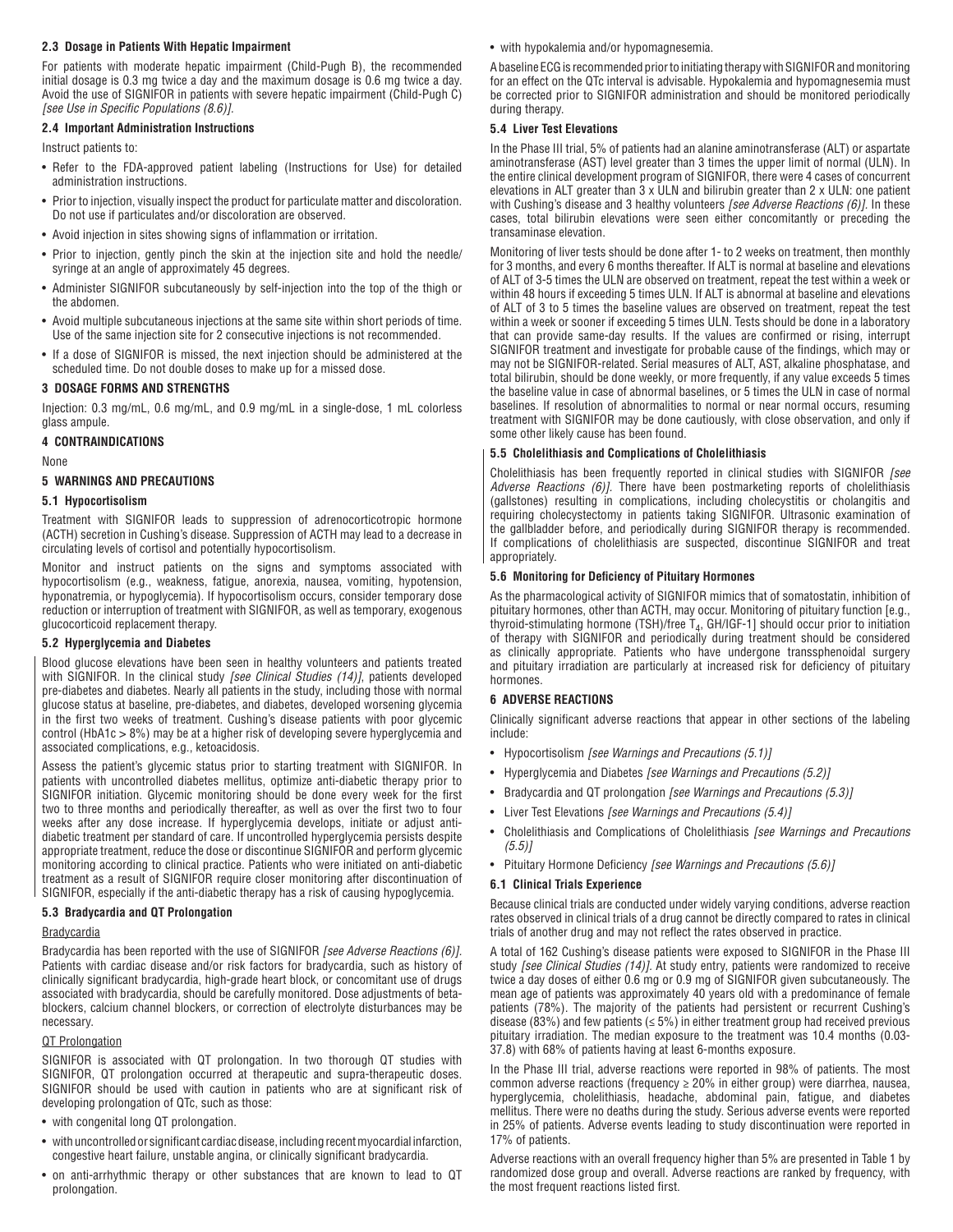|                                         | SIGNIFOR           | SIGNIFOR           | <b>Overall</b> |
|-----------------------------------------|--------------------|--------------------|----------------|
|                                         | 0.6 mg twice a day | 0.9 mg twice a day |                |
|                                         | $N = 82$           | $N = 80$           | N = 162        |
| Diarrhea                                | 48 (59)            | 46 (58)            | 94 (58)        |
| Nausea                                  | 38 (46)            | 46 (58)            | 84 (52)        |
| Hyperglycemia                           | 31 (38)            | 34 (43)            | 65 (40)        |
| Cholelithiasis                          | 25 (30)            | 24 (30)            | 49 (30)        |
| Headache                                | 23 (28)            | 23 (29)            | 46 (28)        |
| Abdominal pain                          | 19(23)             | 20(25)             | 39 (24)        |
| Fatigue                                 | 12 (15)            | 19 (24)            | 31 (19)        |
| Diabetes mellitus                       | 13 (16)            | 16(20)             | 29 (18)        |
| Injection-site reactions                | 14 (17)            | 14 (18)            | 28 (17)        |
| Nasopharyngitis                         | 10(12)             | 11(14)             | 21 (13)        |
| Alopecia                                | 10(12)             | 10(13)             | 20 (12)        |
| Asthenia                                | 13(16)             | 5(6)               | 18(11)         |
| Glycosylated hemoglobin<br>increased    | 10(12)             | 8(10)              | 18(11)         |
| Alanine aminotransferase<br>increased   | 11(13)             | 6(8)               | 17(10)         |
| Gamma-glutamyl<br>transferase increased | 10(12)             | 7(9)               | 17(10)         |
| Edema peripheral                        | 9(11)              | 8(10)              | 17(10)         |
| Abdominal pain upper                    | 10(12)             | 6(8)               | 16 (10)        |
| Decreased appetite                      | 7(9)               | 9(11)              | 16(10)         |
| Hypercholesterolemia                    | 7(9)               | 9(11)              | 16(10)         |
| Hypertension                            | 8(10)              | 8(10)              | 16(10)         |
| <b>Dizziness</b>                        | 8(10)              | 7(9)               | 15(9)          |
| Hypoglycemia                            | 12 (15)            | 3(4)               | 15(9)          |
| Type 2 diabetes mellitus                | 10(12)             | 5(6)               | 15(9)          |
| Anxiety                                 | 5(6)               | 9(11)              | 14(9)          |
| Influenza                               | 9 (11)             | 5(6)               | 14(9)          |
| Insomnia                                | 3(4)               | 11(14)             | 14(9)          |
| Myalgia                                 | 10 (12)            | 4(5)               | 14(9)          |
| Arthralgia                              | 5(6)               | 8(10)              | 13(8)          |
| Pruritus                                | 6(7)               | 7(9)               | 13(8)          |
| Lipase increased                        | 7(9)               | 5(6)               | 12(7)          |
| Constipation                            | 7 (9)              | 4(5)               | 11 $(7)$       |
| Hypotension                             | 5(6)               | 6(8)               | 11 $(7)$       |
| Vomiting                                | 3(4)               | 8(10)              | 11(7)          |
| Back pain                               | 4(5)               | 6(8)               | 10(6)          |
| Dry skin                                | 5(6)               | 5(6)               | 10(6)          |
| Electrocardiogram QT                    | 5(6)               | 5(6)               | 10(6)          |
| prolonged                               |                    |                    |                |
| Hypokalemia                             | 6(7)               | 4(5)               | 10(6)          |
| Pain in extremity                       | 6(7)               | 4(5)               | 10(6)          |
| Sinus bradycardia                       | 8(10)              | 2(3)               | 10(6)          |
| Vertigo                                 | 4(5)               | 6(8)               | 10(6)          |
| Abdominal distension                    | 4(5)               | 5(6)               | 9(6)           |
| Adrenal insufficiency                   | 4(5)               | 5(6)               | 9(6)           |
| Aspartate aminotransferase<br>increased | 6(7)               | 3(4)               | 9(6)           |
| Blood glucose increased                 | 6(7)               | 3(4)               | 9(6)           |

**Table 1 - Adverse Reactions [n (%)] With an Overall Frequency of More Than 5% in the Combined Dose Group in the Phase III Study in Cushing's Disease Patients** 

Other notable adverse reactions which occurred with a frequency less than 5% were: anemia (4%), blood amylase increased (2%), and prothrombin time prolonged (2%).

# *Gastrointestinal Disorders*

Gastrointestinal disorders, predominantly diarrhea, nausea, abdominal pain, and vomiting were reported frequently in the Phase III trial (see Table 1). These events began to develop primarily during the first month of treatment with SIGNIFOR and required no intervention.

# *Hyperglycemia and Diabetes*

Hyperglycemia-related terms were reported frequently in the Phase III trial. For all patients, these terms included: hyperglycemia (40%), diabetes mellitus (18%), increased HbA1c (11%), type 2 diabetes mellitus (9%). In general, increases in FPG and HbA1c were seen soon after initiation of SIGNIFOR and were sustained during the treatment period. In the SIGNIFOR 0.6 mg group, mean FPG levels increased from 98.6 mg/dL at baseline to 125.1 mg/dL at Month 6. In the SIGNIFOR 0.9 mg group, mean fasting FPG levels increased from 97.0 mg/dL at baseline to 128.0 mg/dL at Month 6. In the SIGNIFOR 0.6 mg group, HbA1c increased from 5.8% at baseline to 7.2% at Month 6. In the SIGNIFOR 0.9 mg group, HbA1c increased from 5.8% at baseline to 7.3% at Month 6 *[see Warnings and Precautions (5.2)].*

At one-month follow-up visits, following discontinuation of SIGNIFOR, mean FPG and HbA1c levels decreased but remained above baseline values. Long-term follow-up data are not available.

## *Elevated Liver Tests*

In the Phase III trial, there were transient mean elevations in aminotransferase values in patients treated with SIGNIFOR. Mean values returned to baseline levels by Month 4 of treatment. The elevations were not associated with clinical symptoms of hepatic disease.

In the clinical development program of SIGNIFOR, there were 4 patients with concurrent elevations in ALT greater than 3 x ULN and bilirubin greater than 2 x ULN: one patient with Cushing's disease and 3 healthy volunteers *[see Warnings and Precautions (5.4)].*  In all 4 cases, the elevations were noted within the first 10 days of treatment. In all of these cases, total bilirubin elevations were seen either concomitantly or preceding the transaminase elevation. The patient with Cushing's disease developed jaundice. All 4 cases had resolution of the laboratory abnormalities with discontinuation of SIGNIFOR.

## *Hypocortisolism*

Cases of hypocortisolism were reported in the Phase III study in Cushing's disease patients *[see Adverse Reactions (6), Clinical Studies (14)]*. The majority of cases were manageable by reducing the dose of SIGNIFOR and/or adding low-dose, short-term glucocorticoid therapy *[see Warnings and Precautions (5.1)].*

# *Injection-Site Reactions*

Injection-site reactions were reported in 17% of patients enrolled in the Phase III trial in Cushing's disease. The events were most frequently reported as local pain, erythema, hematoma, hemorrhage, and pruritus. These events resolved spontaneously and required no intervention.

# **Thyroid Function**

Hypothyroidism, with the use of SIGNIFOR, was reported for seven patients participating in the Phase III study in Cushing's disease. All seven patients presented with a TSH close to or below the lower limit at study entry, which precludes establishing a conclusive relationship between the adverse event and the use of SIGNIFOR.

#### *Other Abnormal Laboratory Findings*

Asymptomatic and reversible elevations in lipase and amylase were observed in patients receiving SIGNIFOR in clinical studies. Pancreatitis is a potential adverse reaction associated with the use of somatostatin analogs due to the association between cholelithiasis and acute pancreatitis.

For hemoglobin levels, mean decreases that remained within normal range were observed. Also, post-baseline elevations in prothrombin time (PT) and partial thromboplastin time (PTT) were noted in 33% and 47% of patients, respectively. The PT and PTT elevations were minimal.

These laboratory findings are of unclear clinical significance.

## **6.2 Postmarketing Experience**

Additional adverse reactions have been identified during postapproval use of SIGNIFOR. Because these reactions are reported voluntarily from a population of uncertain size, it is generally not possible to reliably estimate their frequency or establish a causal relationship to drug exposure.

• Cholelithiasis resulting in complications, including cholecystitis and cholangitis, which have sometimes required cholecystectomy

## **7 DRUG INTERACTIONS**

**7.1 Effects of Other Drugs on SIGNIFOR**

### **Drugs That Prolong QT**

Coadministration of drugs that prolong the QT interval with SIGNIFOR may have additive effects on the prolongation of the QT interval. Caution is required when coadministering SIGNIFOR with drugs that may prolong the QT interval *[see Warnings and Precautions (5.3)].*

### **7.2 Effects of SIGNIFOR on Other Drugs**

## **Cyclosporine**

Concomitant administration of cyclosporine with pasireotide may decrease the relative bioavailability of cyclosporine and, therefore, dose adjustment of cyclosporine to maintain therapeutic levels may be necessary.

### **Bromocriptine**

Coadministration of somatostatin analogues with bromocriptine may increase the blood levels of bromocriptine. Dose reduction of bromocriptine may be necessary.

# **8 USE IN SPECIFIC POPULATIONS**

# **8.1 Pregnancy**

# Risk Summary

The limited data with SIGNIFOR in pregnant women are insufficient to inform a drugassociated risk for major birth defects and miscarriage. In embryo-fetal development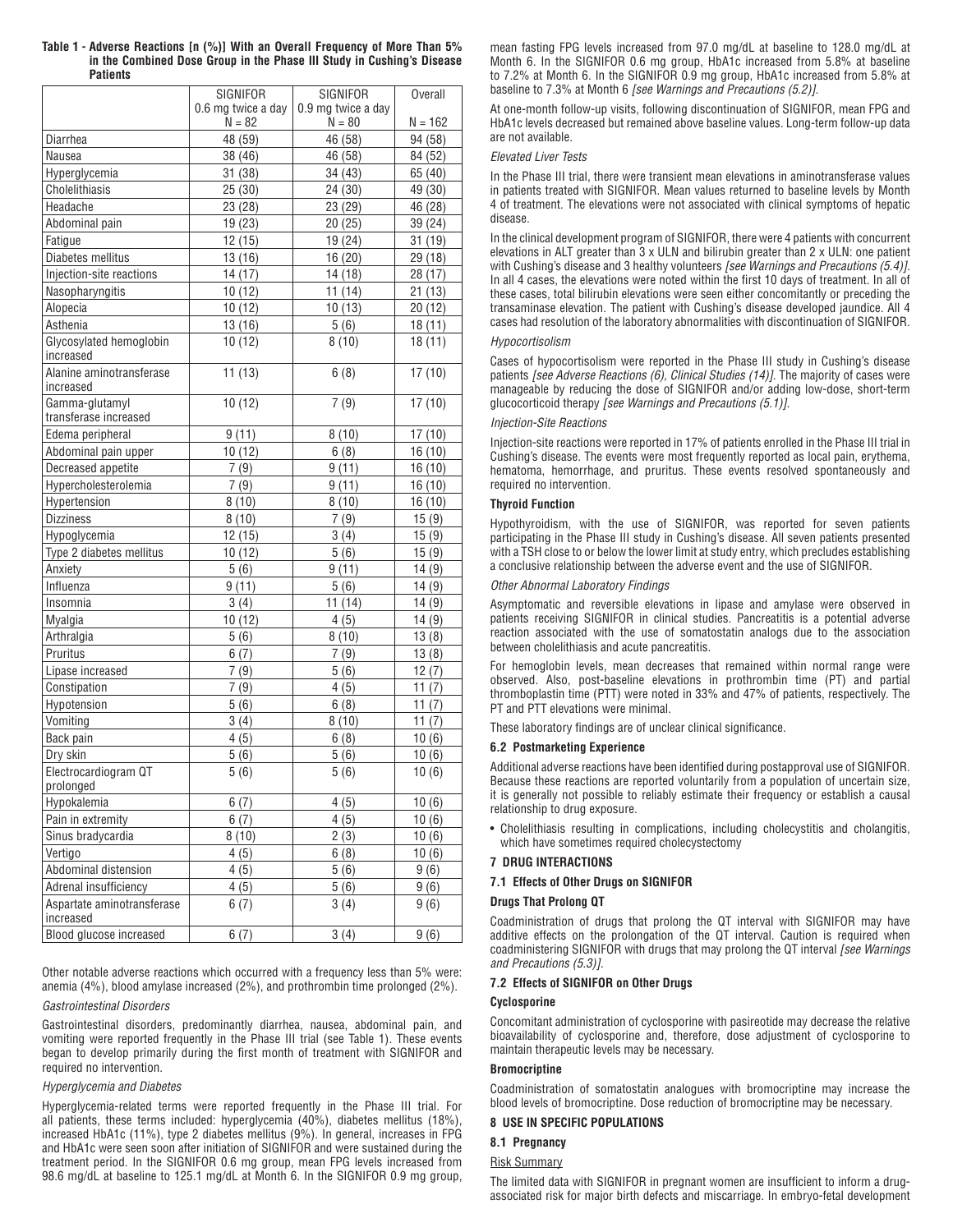studies in rabbits, findings indicating developmental delay were observed with subcutaneous administration of pasireotide during organogenesis at doses less than the exposure in humans at the highest recommended dose; maternal toxicity was not observed at this dose *(see Data).*

The estimated background risk of major birth defects and miscarriage for the indicated population is unknown. In the U.S. general population, the estimated background risk of major birth defects and miscarriage in clinically recognized pregnancies is 2%-4% and 15%-20%, respectively.

#### Data

#### *Animal Data*

In embryo-fetal development studies in rats given 1, 5, and 10 mg/kg/day subcutaneously throughout organogenesis, maternal toxicity was observed at all doses, including the lowest dose tested which had exposures 4 times higher than that at the maximum therapeutic dose based on area under the curve (AUC) comparisons across species. An increased incidence of early/total resorptions and malrotated limbs was observed in rats at 10 mg/kg/day. At 10 mg/kg/day in rats, the maternal systemic exposure (AUC) was 42179 ng\*hr/mL, approximately 144 times the exposure in humans at the highest recommended dose of 900 mcg SIGNIFOR administered as a subcutaneous injection twice a day.

In embryo-fetal development studies in rabbits given 0.05, 1, and 5 mg/kg/day subcutaneously through organogenesis, maternal toxicity was observed at 1 mg/kg/day, at a maternal systemic exposure (AUC) of 1906 ng\*hr/mL, approximately 7 times higher than the maximum human therapeutic exposure. An increased incidence of unossified forepaw phalanx, indicative of a developmental retardation, was observed in rabbits at 0.05 mg/kg/day, with maternal systemic exposures less than the systemic exposure in humans at the highest recommended dose.

In pre- and post-natal developmental studies in rats given subcutaneous doses of 2, 5, and 10 mg/kg/day during gestation through lactation and weaning, maternal toxicity was observed at all doses, including the lowest dose (12 times higher than the maximum therapeutic dose based on surface area comparisons across species). Retardation of physiological growth, attributed to GH inhibition was observed at 2 mg/kg/day during a pre- and post-natal study in rats. After weaning, body weight gains in the rat pups (F1 generation) exposed to pasireotide were comparable to controls, showing reversibility of this developmental delay.

### **8.2 Lactation**

#### Risk Summary

There is no information available on the presence of SIGNIFOR in human milk, the effects of the drug on the breastfed infant, or the effects of the drug on milk production. Studies show that pasireotide administered subcutaneously passes into the milk of lactating rats; however, due to species-specific differences in lactation physiology, animal data may not reliably predict drug levels in human milk *(see Data)*. The developmental and health benefits of breastfeeding should be considered along with the mother's clinical need for SIGNIFOR and any potential adverse effects on the breastfed child from SIGNIFOR or from the underlying maternal condition.

### Data

Available data in animals have shown excretion of pasireotide in milk. After a single 1 mg/kg [14C]-pasireotide subcutaneous dose to lactating rats, the transfer of radioactivity into milk was observed. The overall milk:plasma (M/P) exposure ratio of total radioactivity was 0.28, based on  $AUC_{0-\infty}$  values.

#### **8.3 Females and Males of Reproductive Potential**

Discuss the potential for unintended pregnancy with premenopausal women as the therapeutic benefits of a reduction or normalization of serum cortisol levels in female patients with Cushing's disease treated with pasireotide may lead to improved fertility.

#### **8.4 Pediatric Use**

Safety and effectiveness of SIGNIFOR have not been established in pediatric patients.

#### **8.5 Geriatric Use**

Clinical studies of SIGNIFOR did not include sufficient numbers of patients aged 65 and over to determine whether they respond differently from younger patients. Other reported clinical experience has not identified differences in responses between the elderly and younger patients. In general, dose selection for an elderly patient should be cautious, usually starting at the low end of the dosing range, reflecting the greater frequency of decreased hepatic, renal, or cardiac function, and concomitant disease or other drug therapy *[see Clinical Pharmacology (12.3)].* 

#### **8.6 Hepatic Impairment**

Dose adjustment is not required in patients with mild impaired hepatic function (Child-Pugh A), but is required for patients with moderately impaired hepatic function (Child-Pugh B) *[see Dosage and Administration (2.3), Clinical Pharmacology (12.3)]*. Avoid the use of SIGNIFOR in patients with severe hepatic impairment (Child-Pugh C).

#### **8.7 Renal Impairment**

No dosage adjustment of SIGNIFOR in patients with impaired renal function is required *[see Clinical Pharmacology (12.3)].*

#### **10 OVERDOSAGE**

No cases of overdosage have been reported in patients with Cushing's disease receiving SIGNIFOR subcutaneously. Doses up to 2.1 mg twice a day have been used in healthy volunteers with adverse reactions of diarrhea being observed at a high frequency.

In the event of overdosage, it is recommended that appropriate supportive treatment be initiated, as dictated by the patient's clinical status, until resolution of the symptoms.

Up-to-date information about the treatment of overdose can be obtained from a certified Regional Poison Center. Contact Poison Control (1-800-222-1222) for latest recommendations.

#### **11 DESCRIPTION**

SIGNIFOR (pasireotide) injection is prepared as a sterile solution of pasireotide diaspartate in a tartaric acid buffer for administration by subcutaneous injection. SIGNIFOR is a somatostatin analog. Pasireotide diaspartate, chemically known as (2-Aminoethyl) carbamic acid (2R,5S,8S,11S,14R,17S,19aS)-11-(4-aminobutyl)-5 benzyl-8-(4-benzyloxybenzyl)-14-(1H-indol-3-ylmethyl)-4,7,10,13,16,19-hexaoxo-17 phenyloctadecahydro-3a,6,9,12,15,18-hexaazacyclopentacyclooctadecen-2-yl ester, di[(S)-2-aminosuccinic acid] salt, is a cyclohexapeptide with pharmacologic properties mimicking those of the natural hormone somatostatin.

The molecular formula of pasireotide diaspartate is  $C_{58}H_{66}N_{10}O_9$  • 2  $C_4H_7NO_4$  and the molecular weight is 1313.41 g/mol. The structural formula is:



SIGNIFOR is supplied as a sterile solution in a single-dose, 1 mL colorless glass ampule containing pasireotide in 0.3 mg/mL, 0.6 mg/mL, or 0.9 mg/mL strengths for subcutaneous injection.

#### Each glass ampule contains:

|                            | 0.3 <sub>mg</sub> | 0.6 <sub>mg</sub> | 0.9 <sub>mg</sub> |
|----------------------------|-------------------|-------------------|-------------------|
| Pasireotide diaspartate    | $0.3762*$         | $0.7524*$         | 1.1286*           |
| Mannitol                   | 49.50             | 49.50             | 49.50             |
| Tartaric acid              | 1.501             | 1.501             | 1.501             |
| Sodium hydroxide           | ad $pH$ 4.2       | ad $pH$ 4.2       | ad $pH$ 4.2       |
| <b>Water for injection</b> | ad 1 mL           | ad 1 mL           | ad 1 mL           |

\*corresponds to 0.3/0.6/0.9 mg pasireotide base.

Note: Each ampule contains an overfill of 0.1 mL to allow accurate administration of 1 mL from the ampule.

#### **12 CLINICAL PHARMACOLOGY**

#### **12.1 Mechanism of Action**

SIGNIFOR is an injectable cyclohexapeptide somatostatin analogue. Pasireotide exerts its pharmacological activity via binding to somatostatin receptors (SSTRs). Five human somatostatin receptor subtypes are known: SSTR 1, 2, 3, 4, and 5. These receptor subtypes are expressed in different tissues under normal physiological conditions. Corticotroph tumor cells from Cushing's disease patients frequently over-express SSTR5 whereas the other receptor subtypes are often not expressed or are expressed at lower levels. Pasireotide binds and activates the SSTRs resulting in inhibition of ACTH secretion, which leads to decreased cortisol secretion.

The binding affinities of endogenous somatostatin and pasireotide are shown in Table 2.

#### **Table 2 - Binding Affinities of Somatostatin (SRIF-14) and Pasireotide to the Five Human Somatostatin Receptor Subtypes (SSTR1-5)**

| <b>Compound</b>                      | SSTR <sub>1</sub> | SSTR <sub>2</sub>                 | SSTR <sub>3</sub> | SSTR4 | SSTR <sub>5</sub>                   |
|--------------------------------------|-------------------|-----------------------------------|-------------------|-------|-------------------------------------|
| <b>Somatostatin</b><br>$ $ (SRIF-14) | $0.93 \pm 0.12$   | $0.15 \pm 0.02$   0.56 $\pm$ 0.17 |                   |       | $1.5 \pm 0.4$ $\big  0.29 \pm 0.04$ |
| l Pasireotide                        | $9.3 \pm 0.1$     | $1.0 \pm 0.1$                     | $1.5 \pm 0.3$     | >100  | $0.16 \pm 0.01$                     |

Results are the mean ± SEM of IC50 values expressed as nmol/L.

# **12.2 Pharmacodynamics**

#### **Glucose Metabolism**

In a randomized, double-blind mechanism study conducted in healthy volunteers, the development of hyperglycemia with pasireotide at doses of 0.6 mg twice a day and 0.9 mg twice a day was related to significant decreases in insulin secretion as well as incretin hormones (i.e., glucagon-like peptide-1 [GLP-1] and glucose-dependent insulinotropic polypeptide [GIP]) *[see Warnings and Precautions (5.2), Adverse Reactions (6.1)].*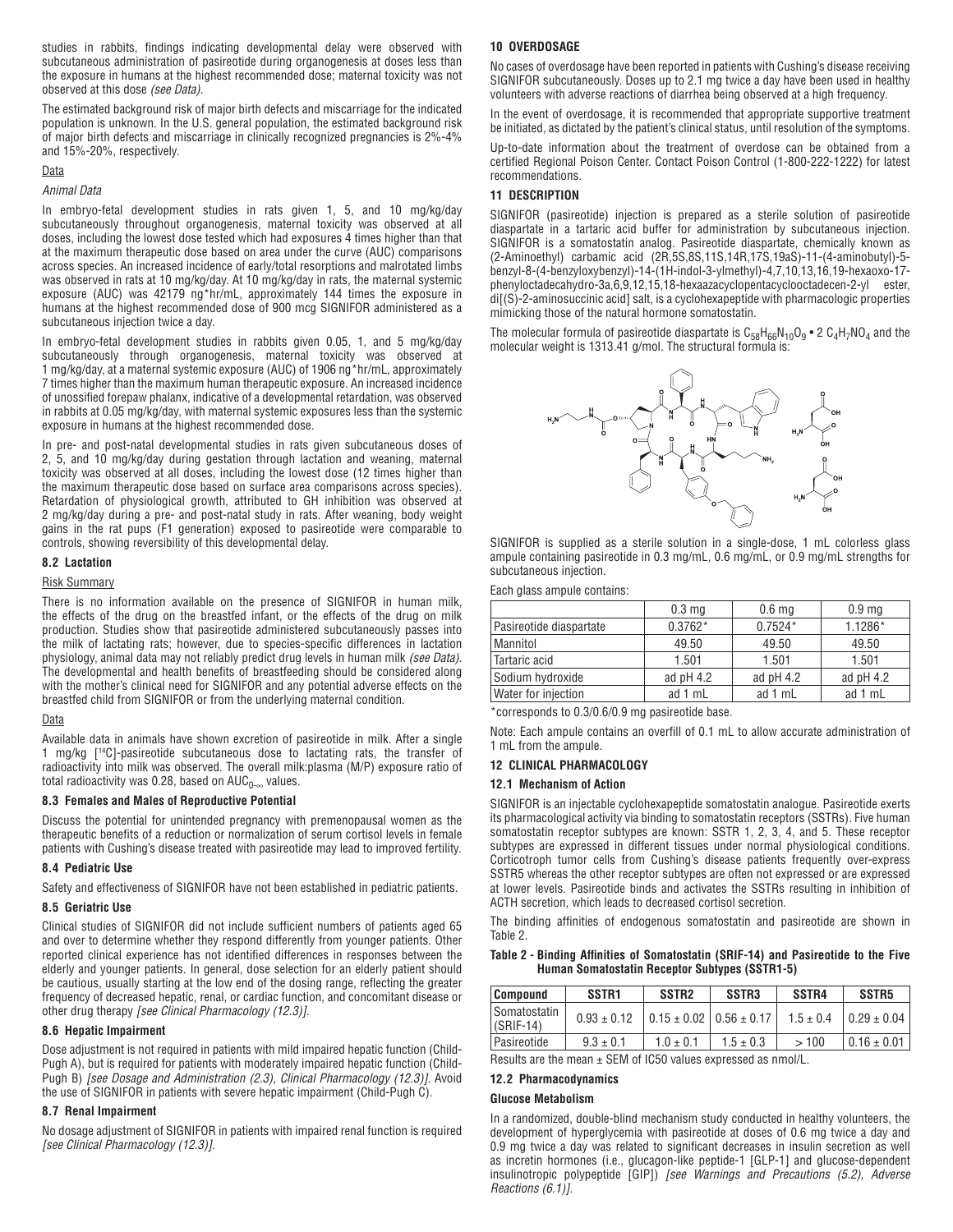## **Cardiac Electrophysiology**

QTcI interval was evaluated in a randomized, blinded, crossover study in healthy subjects investigating pasireotide doses of 0.6 mg twice a day and 1.95 mg twice a day. The maximum mean (95% upper confidence bound) placebo-subtracted QTcI change from baseline was 12.7 (14.7) ms and 16.6 (18.6) ms, respectively. Both pasireotide doses decreased heart rate, with a maximum mean (95% lower confidence bound) placebo-subtracted change from baseline of -10.9 (-11.9) beats per minute (bpm) observed at 1.5 hours for pasireotide 0.6 mg twice a day, and -15.2 (-16.5) bpm at 0.5 hours for pasireotide 1.95 mg twice a day. The supra-therapeutic dose (1.95 mg twice a day) produced mean steady-state  $C_{\text{max}}$  values 3.3-fold the mean  $C_{\text{max}}$  for the 0.6 mg twice a day dose in the study.

### **12.3 Pharmacokinetics**

In healthy volunteers, pasireotide demonstrates approximately linear pharmacokinetics (PK) for a dose range from 0.0025 to 1.5 mg. In Cushing's disease patients, pasireotide demonstrates linear dose-exposure relationship in a dose range from 0.3 mg to 1.2 mg.

### **Absorption and Distribution**

In healthy volunteers, pasireotide peak plasma concentration is reached within  $T_{max}$ 0.25-0.5 hour.  $C_{\text{max}}$  and AUC are dose-proportional following administration of single and multiple doses.

No studies have been conducted to evaluate the absolute bioavailability of pasireotide in humans. Food effect is unlikely to occur since SIGNIFOR is administered via a parenteral route.

In healthy volunteers, pasireotide is widely distributed with large apparent volume of distribution (V<sub> $\sqrt{F}$ </sub> > 100 L). Distribution between blood and plasma is concentration independent and shows that pasireotide is primarily located in the plasma (91%). Plasma protein binding is moderate (88%) and independent of concentration.

Pasireotide has low passive permeability and is likely to be a substrate of P-glycoprotein (P-gp), but the impact of P-gp on ADME (absorption, distribution, metabolism, excretion) of pasireotide is expected to be low. In clinical testing in healthy volunteers, P-gp inhibition (e.g., verapamil) did not affect the rate or extent of pasireotide availability. Pasireotide is not a substrate of efflux transporter BCRP (breast cancer resistance protein), influx transporter OCT1 (organic cation transporter 1), or influx transporters OATP (organic anion-transporting polypeptide) 1B1, 1B3, or 2B1.

#### **Metabolism and Excretion**

Pasireotide was shown to be metabolically stable in human liver and kidney microsomes systems. In healthy volunteers, pasireotide in its unchanged form is the predominant form found in plasma, urine, and feces. Somatropin may increase CYP450 enzymes and, therefore, suppression of growth hormone secretion by somatostatin analogs, including pasireotide may decrease the metabolic clearance of compounds metabolized by CYP450 enzymes.

Pasireotide is eliminated mainly via hepatic clearance (biliary excretion) with a small contribution of the renal route. In a human ADME study  $55.9 \pm 6.63\%$  of the radioactivity dose was recovered over the first 10 days post dosing, including 48.3  $\pm$ 8.16% of the radioactivity in feces and  $7.63 \pm 2.03$ % in urine.

The clearance (CL/F) of pasireotide in healthy volunteers and Cushing's disease patients is ~7.6 L/h and ~3.8 L/h, respectively.

### **Steady-State Pharmacokinetics**

Following multiple subcutaneous doses, pasireotide demonstrates linear pharmacokinetics in the dose range of 0.05 to 0.6 mg once a day in healthy volunteers, and 0.3 mg to 1.2 mg twice a day in Cushing's disease patients. Based on the accumulation ratios of AUC, the calculated effective half-life ( $t_{1/2,eff}$ ) in healthy volunteers was approximately 12 hours (on average between 10 and 13 hours for 0.05, 0.2 and 0.6 mg once a day doses).

#### **Specific Populations**

Population PK analyses of SIGNIFOR indicate that race, body weight, age, and gender do not have a clinically relevant influence on PK parameters. No dose adjustment is required for demographics.

#### *Hepatic Impairment*

In a clinical study with a single subcutaneous dose of 600 mcg pasireotide in subjects with impaired hepatic function (Child-Pugh A, B, and C), subjects with moderate and severe hepatic impairment (Child-Pugh B and C) showed significantly higher exposures than subjects with normal hepatic function. Upon comparison with the control group, AUC<sub>inf</sub> was increased by 12%, 56%, and 42%; and C<sub>max</sub> increased by 3%, 46%, and 33%, respectively, in the mild, moderate, and severe hepatic impairment groups *[see Use in Specific Populations (8.6), Dosage and Administration (2.3)].*

### *Pediatric Patients*

No studies have been performed in pediatric patients *[see Use in Specific Populations (8.4)].*

#### *Geriatric Patients*

No clinical pharmacology studies have been performed in geriatric patients.

## *Renal Impairment*

Renal clearance has a minor contribution to the elimination of pasireotide in humans. In a clinical study with a single subcutaneous dose of 900 mcg pasireotide, in subjects with impaired renal function, renal impairment of mild, moderate, or severe degree or end stage renal failure, did not have a significant impact on the pharmacokinetics of pasireotide *[see Use in Specific Populations (8.7)].*

### **Drug Interaction Studies**

There was no significant drug interaction between pasireotide and metformin, nateglinide or liraglutide.

### **13 NONCLINICAL TOXICOLOGY**

#### **13.1 Carcinogenesis, Mutagenesis, Impairment of Fertility**

#### *Carcinogenesis*

A life-time carcinogenicity study was conducted in rats and transgenic mice. Rats were given daily subcutaneous doses of pasireotide at 0.01, 0.05, 0.3 mg/kg/day for 104 weeks. There were no drug-related tumors in rats at exposures up to 7-fold higher than the maximum recommended clinical exposure at the 1.8 mg/day dose. Mice were given subcutaneous doses of pasireotide at 0.5, 1.0, 2.5 mg/kg/day for 26 weeks and did not identify any carcinogenic potential.

#### *Mutagenesis*

Pasireotide was not genotoxic in a battery of *in vitro* assays (Ames mutation test in *Salmonella* and *Escherichia coli* and mutation test in human peripheral lymphocytes). Pasireotide was not genotoxic in an *in vivo* rat bone marrow nucleus test.

#### *Impairment of Fertility*

Subcutaneous dosing at 0.1 mg/kg/day before mating and continuing into gestation in rats at exposures less than the human clinical exposure based on body surface area comparisons across species resulted in statistically significant increased implantation loss and decreased viable fetuses, corpora lutea, and implantation sites. Abnormal cycles or acyclicity were observed at 1 mg/kg/day (5-fold higher than the maximum therapeutic exposure based on surface area, comparisons across species).

## **14 CLINICAL STUDIES**

A Phase III, multicenter, randomized study was conducted to evaluate the safety and efficacy of two dose levels of SIGNIFOR over a 6-month treatment period in Cushing's disease patients with persistent or recurrent disease despite pituitary surgery or *de novo* patients for whom surgery was not indicated or who had refused surgery.

Patients with a baseline 24-hour urine free cortisol (UFC) >1.5 x ULN were randomized to receive a SIGNIFOR dosage of either 0.6 mg subcutaneous twice a day or 0.9 mg subcutaneous twice a day. After 3 months of treatment, patients with a mean 24 hour UFC  $\leq$  2.0 x ULN and below or equal to their baseline values continued blinded treatment at the randomized dose until Month 6. Patients who did not meet these criteria were unblinded and the dose was increased by 0.3 mg twice a day. After the initial 6 months in the study, patients entered an additional 6-month open-label treatment period. The dosage could be reduced by 0.3 mg twice a day at any time during the study for intolerability.

A total of 162 patients were enrolled in this study. The majority of patients were female (78%) and had persistent or recurrent Cushing's disease despite pituitary surgery (83%) with a mean age of 40 years. A few patients (4%) in either treatment group received previous pituitary irradiation. The median value of the baseline 24-hour UFC for all patients was 565 nmol/24 hours (normal range 30 to 145 nmol/24 hours). About two-thirds of all randomized patients completed 6 months of treatment.

The primary efficacy endpoint was the proportion of patients who achieved normalization of mean 24-hour UFC levels after 6 months of treatment and did not dose increase during this period.

#### **24-Hour Urinary Free Cortisol Results**

At Month 6, the percentages of responders for the primary endpoint were 15% and 26% in the 0.6 mg twice a day and 0.9 mg twice a day groups, respectively (Table 3). The percentages of patients with mUFC  $\leq$  ULN or  $\geq$  50% reduction from baseline, a less stringent endpoint than the primary endpoint, were 34% in the 0.6 mg twice a day and 41% in the 0.9 mg twice a day groups. Dose increases appeared to have minimal effect on 24-hour UFC response. Mean and median percentage changes in UFC from baseline are presented in Table 3.

| Table 3 – 24-Hour Urinary Free Cortisol Study Results at Month 6 in Patients With |  |  |  |
|-----------------------------------------------------------------------------------|--|--|--|
| <b>Cushing's Disease</b>                                                          |  |  |  |

|                         | <b>SIGNIFOR</b><br>0.6 mg twice a day<br>$N = 82$ | <b>SIGNIFOR</b><br>0.9 mg twice a day<br>$N = 80$ |
|-------------------------|---------------------------------------------------|---------------------------------------------------|
| <b>UFC Responders</b>   |                                                   |                                                   |
| n/N                     | 12/82                                             | 21/80                                             |
| $% (95\% CI)$           | 15% (7%, 22%)                                     | 26% (17%, 36%)                                    |
| UFC Levels (nmol/24 hr) | $N = 78$                                          | $N = 72$                                          |
| <b>Baseline</b>         |                                                   |                                                   |
| Mean (SD)               | 868 (764)                                         | 750 (930)                                         |
| <b>Median</b>           | 704                                               | 470                                               |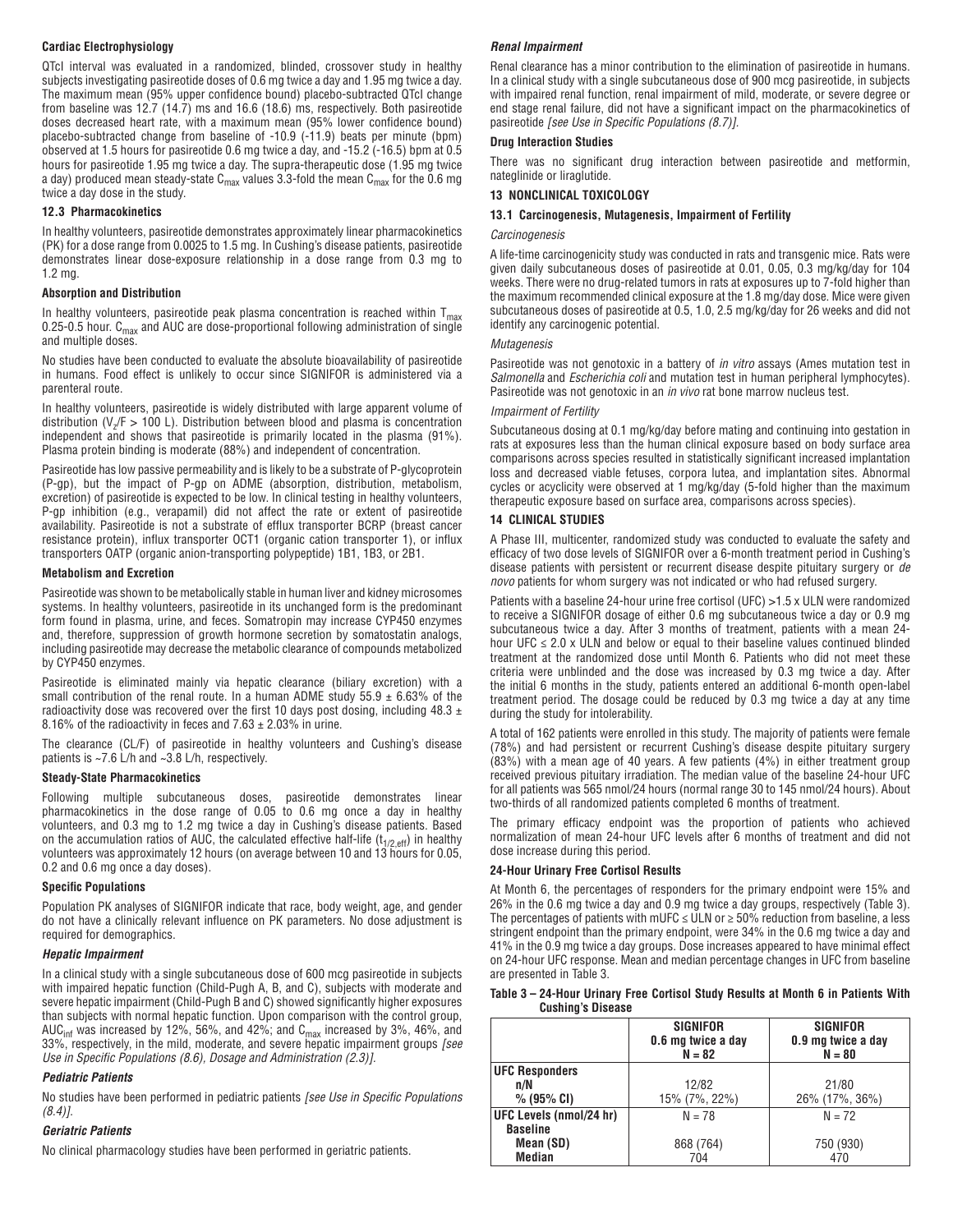|                                                     | <b>SIGNIFOR</b><br>0.6 mg twice a day<br>$N = 82$ | <b>SIGNIFOR</b><br>0.9 mg twice a day<br>$N = 80$ |
|-----------------------------------------------------|---------------------------------------------------|---------------------------------------------------|
| % Change from baseline<br>Mean $(95%$ CI)<br>Median | $-22\%$ ( $-44\%$ , $+1\%$ )<br>$-47%$            | $-42\%$ ( $-50\%$ , $-33\%$ )<br>$-46%$           |

SIGNIFOR resulted in a decrease in the mean 24-hour UFC after 1 month of treatment (Figure 1). For patients ( $n = 78$ ) who stayed in the trial, similar UFC lowering was observed at Month 12.

### **Figure 1 – Mean (± SE) Urinary Free Cortisol (nmol/24h) at Time Points up to Month 6 by Randomized Dose Group**



Note: Only patients who completed 6 months of treatment are included in this analysis (n = 110). The reference line is the ULN for UFC, which is 145 nmol/24hour; +/-Standard errors are displayed.

#### **Other Endpoints**

Decreases from baseline for blood pressure were observed at Month 6, including patients who did not receive any anti-hypertensive medication. However, due to the fact that the study allowed initiation of anti-hypertensive medication and dose increases in patients already receiving such medications, the individual contribution of SIGNIFOR or of anti-hypertensive medication adjustments cannot be clearly established.

The mean decreases from baseline at Month 6 for weight, body mass index, and waist circumference were 4.4 kg, 1.6 kg/m2 and 2.6 cm, respectively. Individual patients showed varying degrees of improvement in Cushing's disease manifestations, but because of the variability in response and the absence of a control group in this trial, it is uncertain whether these changes could be ascribed to the effects of SIGNIFOR.

#### **16 HOW SUPPLIED/STORAGE AND HANDLING**

SIGNIFOR is supplied as a single dose, colorless glass ampule packaged in a box of 60 ampules, arranged in 10 packs of 6 ampules each. The following packaging configurations are available.

| 0.3 mg/1 mL pasireotide (as diaspartate) |  |
|------------------------------------------|--|
|                                          |  |
| 0.6 mg/1 mL pasireotide (as diaspartate) |  |
| 0.9 mg/1 mL pasireotide (as diaspartate) |  |

Store at 25°C (77°F); excursions permitted to 15°C-30°C (59°F-86°F), protect from light.

## **17 PATIENT COUNSELING INFORMATION**

See FDA approved patient labeling (Medication Guide and Instructions for Use).

Counsel patients on the following possible significant adverse reactions:

- Hypocortisolism *[see Warnings and Precautions (5.1)]*
- Hyperglycemia and Diabetes *[see Warnings and Precautions (5.2)]*
- Bradycardia and QT Prolongation *[see Warnings and Precautions (5.3)]*
- Liver Test elevations *[see Warnings and Precautions (5.4)]*
- Cholelithiasis and Complications of Cholelithiasis: Advise patients to contact their healthcare provider if they experience signs or symptoms of gallstones (cholelithiasis) or complications of gallstones (e.g., cholecystitis or cholangitis) *[see Warnings and Precautions (5.5)]*
- Pituitary Hormone Deficiency *[see Warnings and Precautions (5.6)]*
- Pregnancy: Inform female patients that treatment with SIGNIFOR may result in unintended pregnancy *[see Use in Specific Populations (8.3)]*

**Instruct the patients** on the proper use of SIGNIFOR, including instructions to:

• Carefully review the Medication Guide.

- Do not reuse unused portions of SIGNIFOR ampules and properly dispose of the ampules after use.
- Avoid multiple injections at or near the same site within short periods of time.

For instructions on the use of SIGNIFOR glass ampules, refer to the Medication Guide that follows.



Distributed by: Recordati Rare Diseases Inc., Lebanon, NJ 08833 U.S.A.

RRD-LIAM-D2020-00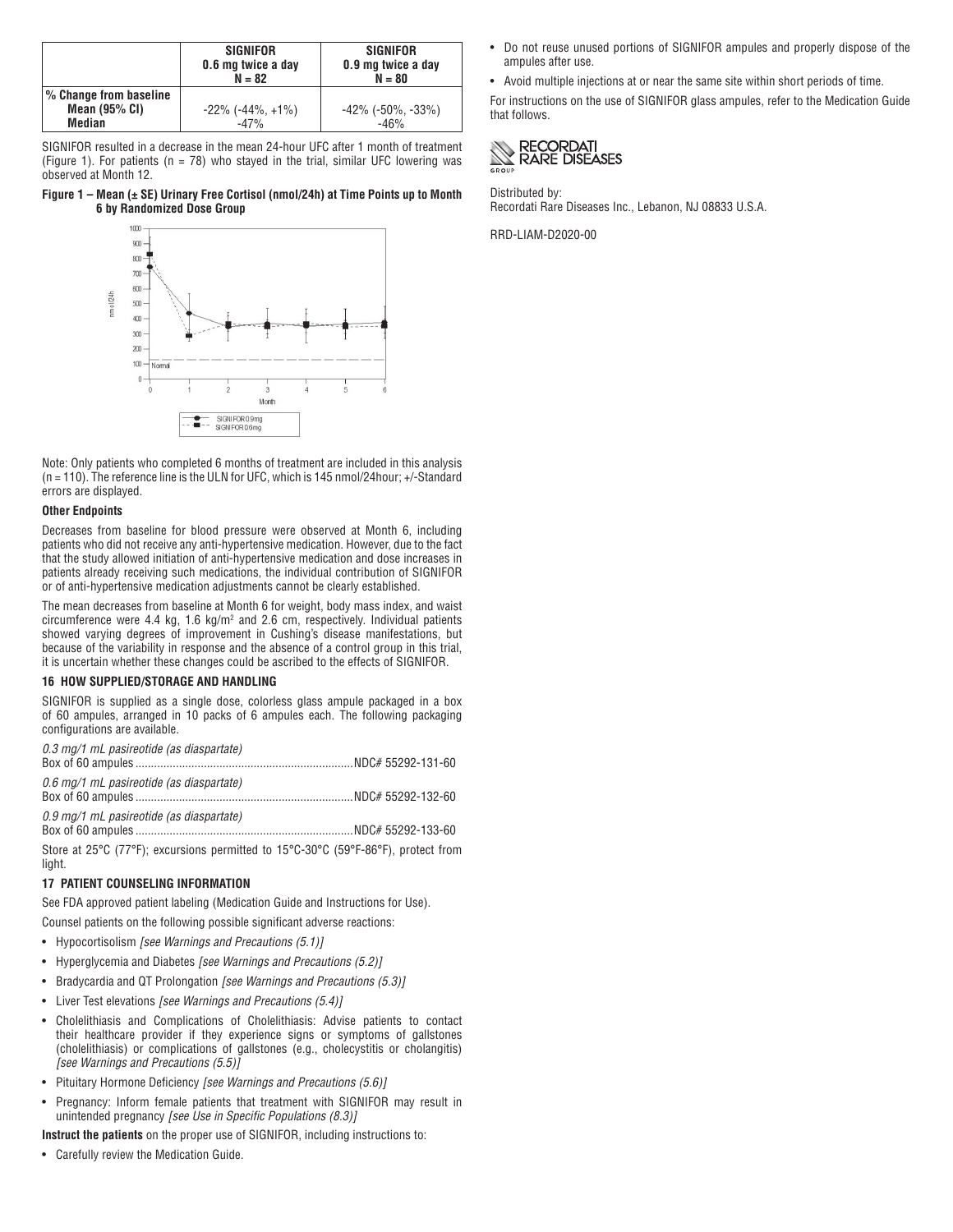# **Medication Guide SIGNIFOR® [sig-na-for] (pasireotide) Injection**

Read this Medication Guide before you start using SIGNIFOR and each time you get a refill. There may be new information. This information does not take the place of talking to your doctor about your medical condition or your treatment.

# **What is the most important information I should know about SIGNIFOR?**

# **SIGNIFOR can cause serious side effects, including:**

- **Low cortisol levels in your blood (hypocortisolism).** Tell your doctor right away if you have any signs and symptoms of hypocortisolism. Signs and symptoms of hypocortisolism may include:
	- o weakness<br>o fatique
	- ° fatigue
	- ° loss of appetite
	- ° nausea
	- ° vomiting
	- ° low blood pressure<br>• low level of sodium
	- low level of sodium in your blood<br>• low blood sugar
	- low blood sugar

If you get hypocortisolism while taking SIGNIFOR, your doctor may change your dose or ask you to stop taking it.

- **High blood sugar (hyperglycemia).** Your doctor should check your blood sugar level before you start taking SIGNIFOR and while you take it. Signs and symptoms of hyperglycemia may include:
	- excessive thirst<br>• high urine outpu
	- ° high urine output
	- increased appetite with weight loss<br>• tiredness
	- tiredness

If you get hyperglycemia while taking SIGNIFOR, your doctor may give you another medicine to take to lower your blood sugar. Your doctor may also change your dose of SIGNIFOR or ask you to stop taking it.

# **What is SIGNIFOR?**

SIGNIFOR is a prescription medicine used to treat Cushing's disease in adults who cannot have surgery or have failed surgery.

It is not known if SIGNIFOR is safe and effective in children.

# **What should I tell my doctor before using SIGNIFOR? Before you take SIGNIFOR, tell your doctor if you:**

- have or have had high blood sugar (hyperglycemia)
- have diabetes
- have or have had heart problems
- have a history of low levels of potassium or magnesium in your blood
- have or have had liver problems
- have or have had gallstones
- have any other medical conditions
- are pregnant or plan to become pregnant. SIGNIFOR may harm your unborn baby.
- are breastfeeding or plan to breastfeed. It is not known if SIGNIFOR passes into your breast milk. You and your doctor should decide if you will take SIGNIFOR or breastfeed. You should not do both.

**Tell your doctor about all the medicines you take,** including prescription and non-prescription medicines, vitamins, and herbal supplements.

Taking SIGNIFOR with certain other medicines can affect each other and cause side effects. Especially tell your doctor if you take:

- medicines to control your heart beat (anti-arrhythmics)
- medicines that can affect the electrical system of your heart (QT prolongation)
- medicines to control your blood pressure (such as beta-blockers or calcium channel blockers)
- medicines to control the electrolyte (such as potassium or magnesium) levels in your blood
- cyclosporine (Gengraf®, Neoral®, Restasis®, Sandimmune®)
- bromocriptine (Cycloset<sup>®</sup>, Parlodel<sup>®</sup>)

Ask your doctor for a list of these medicines, if you are not sure. Know the medicines you take. Keep a list of them to show to your doctor and pharmacist when you get a new medicine.

# **How should I use SIGNIFOR?**

- Read the **"Instructions for Use"** at the end of this Medication Guide for information about the right way to use SIGNIFOR.
- Use SIGNIFOR exactly as your doctor tells you to.
- Your doctor may change your dose if needed.
- Before you use SIGNIFOR for the first time, your doctor should do a blood test to check your blood sugar levels and your liver tests.
- Before you use SIGNIFOR for the first time, your doctor should do a test to check your heart (electrocardiogram) and your gallbladder (ultrasound).
- SIGNIFOR should be clear and colorless. Before you inject your dose, check to make sure that SIGNIFOR is clear and colorless, and does not have any clumps or particles in it.
- SIGNIFOR is given as an injection into the fat just under your skin (subcutaneous injection).
- **Do not** inject SIGNIFOR into skin that is red or irritated.
- The recommended injection sites for SIGNIFOR are the top of your thigh or stomach area (abdomen).
- Change (rotate) your injection site with each dose. **Do not** inject SIGNIFOR into the exact same spot for each injection.
- Your doctor should show you how to prepare and give your dose of SIGNIFOR before you use it for the first time.
- You should not inject SIGNIFOR until your doctor has shown you how to use it the right way.

If you take too much SIGNIFOR, tell your doctor right away.

# **What are the possible side effects of SIGNIFOR?**

# **SIGNIFOR may cause serious side effects, including:**

- **See "What is the most important information I should know about SIGNIFOR?"**
	- ° **slow heart rate (bradycardia).** SIGNIFOR can cause your heart to beat slower, which may cause you to feel weak, dizzy or even faint. People who have, or have had, heart problems are at higher risk for bradycardia.
	- **° problems with the electrical system of your heart (QT interval prolongation), which can put you at risk for abnormal heart beats, dizziness, and fainting spells that can be very serious. Call your doctor right away if you experience such spells.**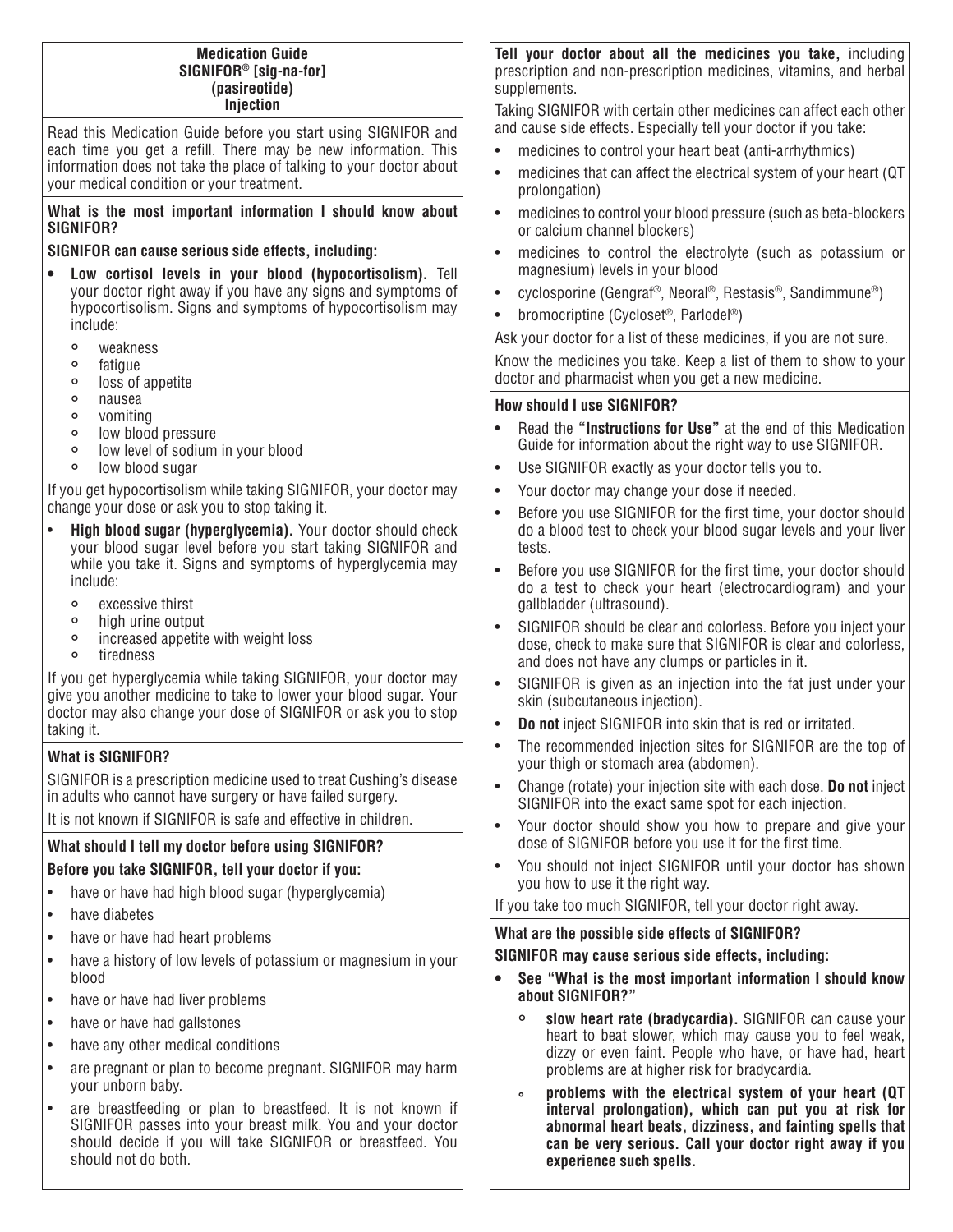- ° **elevation of your liver tests.** Your doctor should do blood tests to monitor your liver tests while you use SIGNIFOR.
- ° **gallstones (cholelithiasis) and complications that can happen if you have gallstones.** Gallstones are a serious but common side effect of SIGNIFOR. Possible complications of gallstones include inflammation and infection of the gallbladder. Your doctor should do a test (ultrasound) to check for gallstones before you start using SIGNIFOR and while you use it. Tell your healthcare provider if you get any of these symptoms.
- sudden pain in your upper right stomach area (abdomen)<br>• vellowing of your skin and whites of your eves
- yellowing of your skin and whites of your eyes<br>• nausea
- ° nausea
- sudden pain in your right shoulder or between your shoulder blades
- ° fever with chills

# **The most common side effects of SIGNIFOR include:**

- diarrhea
- nausea
- high blood sugar
- headache
- abdominal pain
- fatique
- diabetes mellitus
- injection-site reactions
- common cold
- hair loss
- weakness
- fluid retention
- Abnormal blood test result for glycosylated hemoglobin (the level of glycosylated hemoglobin indicates the average blood sugar level over the previous months)

Tell your doctor if you have any side effect that bothers you or that does not go away.

These are not all the possible side effects of SIGNIFOR. For more information, ask your doctor or pharmacist.

Call your doctor for medical advice about side effects. You may report side effects to FDA at 1-800-FDA-1088.

# **How should I store SIGNIFOR?**

- Store SIGNIFOR at 68°F to 77°F (20°C to 25°C).
- Keep SIGNIFOR out of the light.

# **Keep SIGNIFOR and all medicines out of the reach of children.**

# **General information about the safe and effective use of SIGNIFOR.**

Medicines are sometimes prescribed for purposes other than those listed in a Medication Guide. Do not use SIGNIFOR for a condition for which it was not prescribed. Do not give SIGNIFOR to other people, even if they have the same symptoms that you have. It may harm them.

This Medication Guide summarizes the most important information about SIGNIFOR. If you would like more information, talk to your doctor. You can ask your pharmacist or doctor for information about SIGNIFOR that is written for health professionals.

For more information go to www.SIGNIFOR.com or call 1-888-575-8344.

# **What are the ingredients in SIGNIFOR?**

**Active ingredient:** Pasireotide

**Inactive ingredients:** Mannitol, sodium hydroxide, tartaric acid, and water for injection.

This Medication Guide has been approved by the U.S. Food and Drug Administration. Revised: March 2020

RRD-LIAM-D2020-00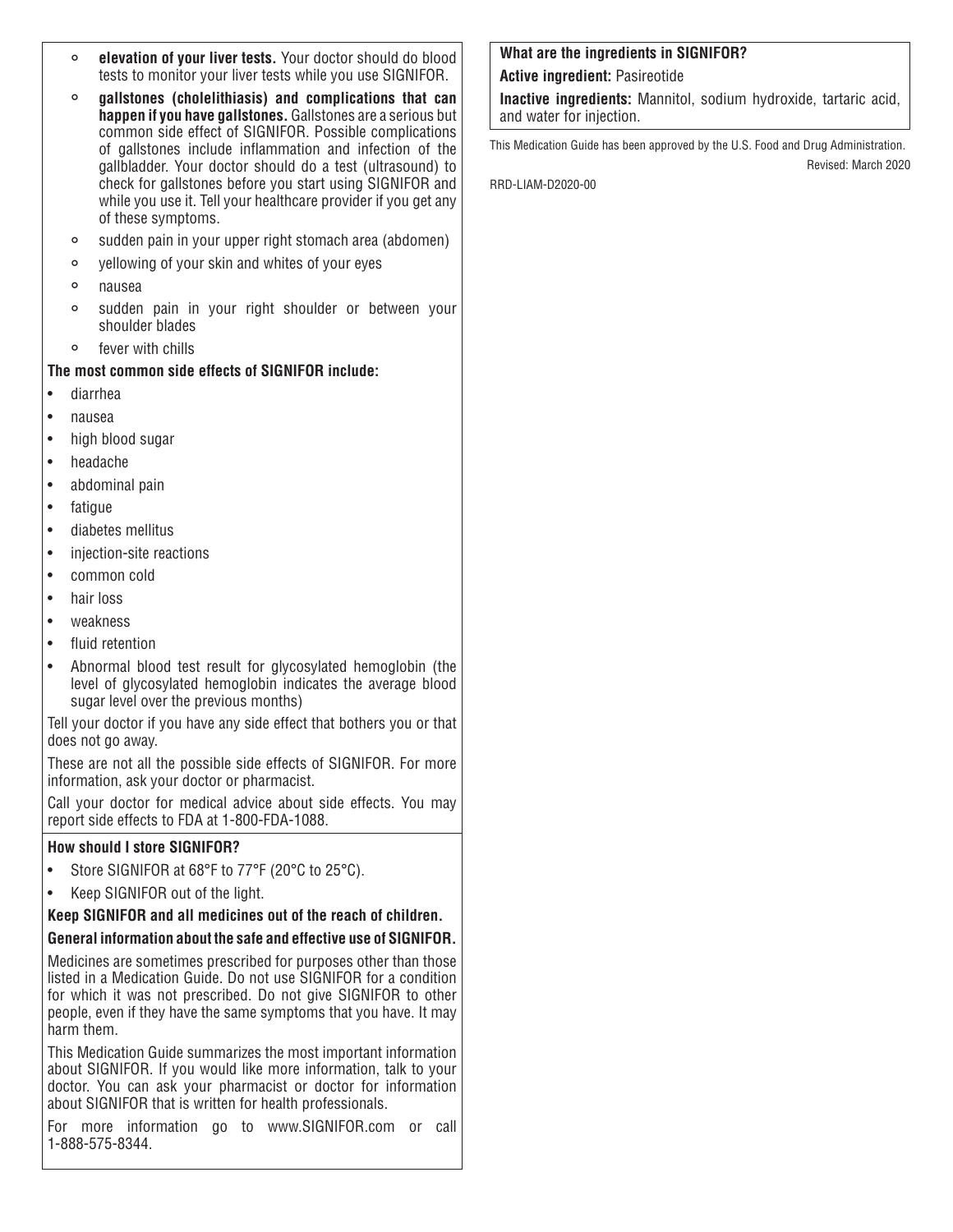# **Instructions for Use SIGNIFOR® [sig-na-for] (pasireotide) Injection**

# **Supplies you will need to give your SIGNIFOR injection:**

- 1 SIGNIFOR ampule (See Figure A)
- 1 sterile syringe (See Figure B)
- 1 long sterile needle (See Figure B)
	- This needle is used to draw up your SIGNIFOR from the ampule. You should only use this needle if your doctor or nurse tells you to.
- 1 short sterile needle (See Figure B)
- Alcohol wipes
- 1 cotton ball or gauze
- A sharps disposal container or other closeable, puncture resistant disposal container







# **Getting started:**

- **Step 1:** Wash your hands well with soap and water and dry them.
- **Step 2:** Take 1 SIGNIFOR ampule out of the box.
- **Step 3:** Look at the SIGNIFOR ampule. Check that the ampule is not cracked or broken and that the liquid medicine in the ampule is clear and colorless.

 **Do not** use SIGNIFOR if the ampule is cracked or broken or if the liquid looks cloudy or contains particles. Take the whole box back to the pharmacy and get a new one.

 Ampules should be opened just prior to administration and any unused portion discarded.

**Step 4:** Check the dose and expiration date printed on the ampule (See Figure C).



# Figure C

# **Preparing your SIGNIFOR dose:**

**Step 5:** Hold the SIGNIFOR ampule at the bottom with 1 hand. With your other hand, tap the top of the SIGNIFOR ampule with your finger to make sure there is no liquid in the top of the ampule when you open it (See Figure D).